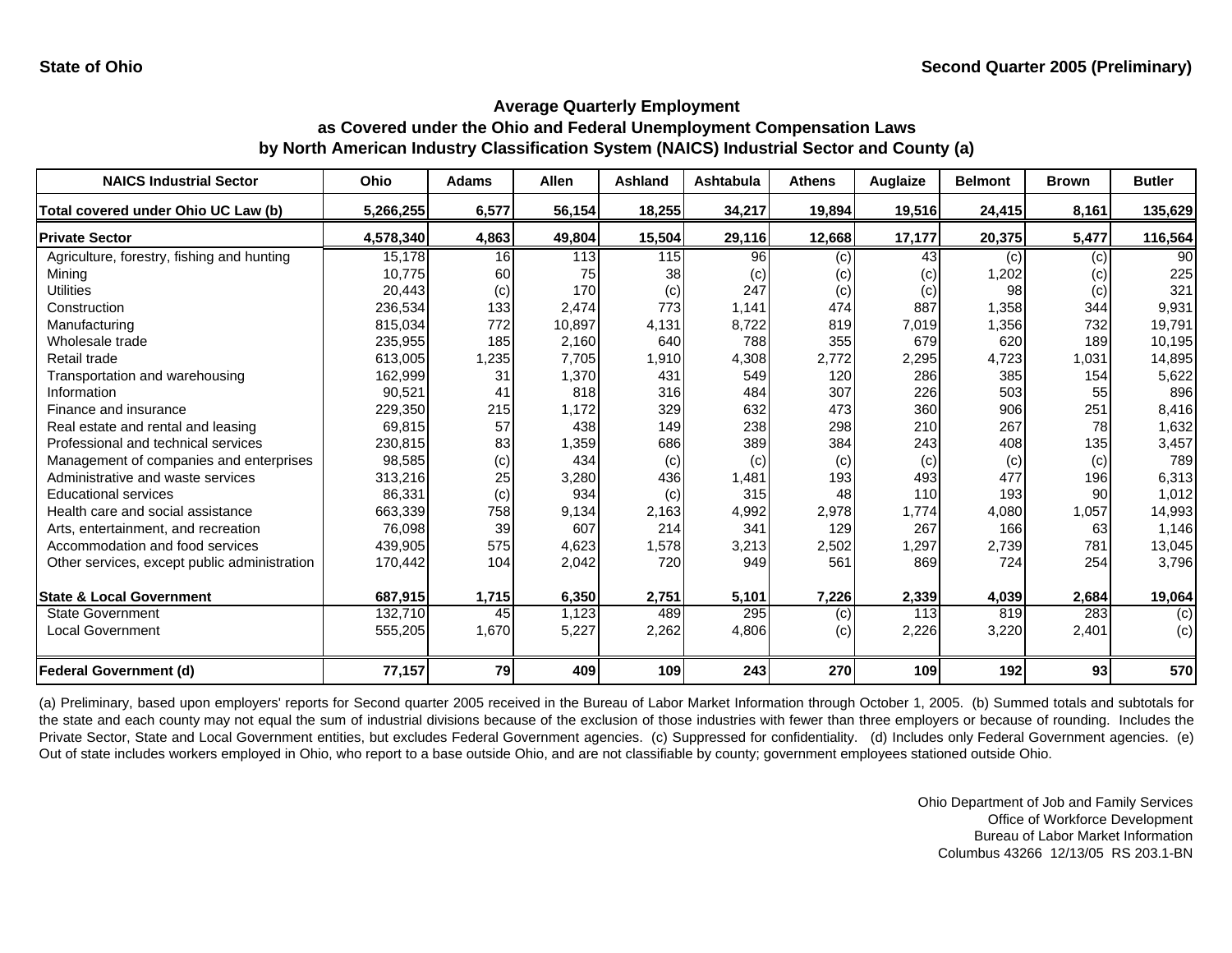| <b>NAICS Industrial Sector</b>               | Carroll | Champaign | <b>Clark</b> | <b>Clermont</b> | <b>Clinton</b> | Columbiana | <b>Coshocton</b> | Crawford | Cuyahoga | <b>Darke</b> |
|----------------------------------------------|---------|-----------|--------------|-----------------|----------------|------------|------------------|----------|----------|--------------|
| Total covered under Ohio UC Law (b)          | 5,641   | 11,110    | 51,244       | 53,190          | 23,332         | 32,028     | 12,563           | 15,847   | 736.601  | 18,426       |
| <b>Private Sector</b>                        | 4,637   | 9,043     | 43,864       | 45,683          | 20,180         | 27,217     | 10,895           | 13,774   | 651,479  | 16,200       |
| Agriculture, forestry, fishing and hunting   | 27      | 125       | 681          | (c)             | 41             | 139        | 111              | 165      | 483      | 690          |
| Mining                                       | 11      | (c)       | (c)          | (c)             | (c)            | 171        | 160              | (c)      | 286      | (c)          |
| <b>Utilities</b>                             | (c)     | (c)       | 129          | 626             | (c)            | 88         | 416              | (c)      | 1,487    | (c)          |
| Construction                                 | 253     | 350       | 1,740        | 3,515           | 393            | 1,229      | 302              | 545      | 25,168   | 1,016        |
| Manufacturing                                | 1,217   | 3,483     | 8,214        | 6,721           | 4,597          | 6,423      | 3,752            | 5,397    | 86,971   | 4,324        |
| Wholesale trade                              | 191     | 288       | 1,735        | 2,300           | 717            | 1,204      | 174              | 537      | 39,989   | 850          |
| Retail trade                                 | 772     | 1,173     | 6,284        | 8,774           | 1,766          | 4,284      | 1,346            | 1,423    | 69,900   | 2,238        |
| Transportation and warehousing               | 193     | 162       | 2,331        | 701             | 7,599          | 1,333      | 367              | 276      | 21,947   | 875          |
| Information                                  | 84      | 104       | 209          | 1,190           | 270            | 160        | 77               | 70       | 16,484   | 143          |
| Finance and insurance                        | 99      | 264       | 2,102        | 3,110           | 644            | 923        | 265              | 649      | 54,042   | 605          |
| Real estate and rental and leasing           | 50      | 112       | 597          | 733             | 220            | 263        | 65               | 86       | 13,331   | 209          |
| Professional and technical services          | 84      | 151       | 785          | 2,072           | 191            | 600        | 137              | 442      | 44,126   | 523          |
| Management of companies and enterprises      | (c)     | (c)       | (c)          | 182             | 175            | 97         | 31               | (c)      | 14,411   | (c)          |
| Administrative and waste services            | 157     | 221       | 1,437        | 2,805           | 694            | 1,352      | 604              | 213      | 48,030   | 651          |
| <b>Educational services</b>                  | (c)     | (c)       | 780          | 444             | (c)            | 159        | 40               | (c)      | 19,810   | (c)          |
| Health care and social assistance            | 524     | 973       | 8,345        | 4,560           | 946            | 4,779      | 1,757            | 1,941    | 107,731  | 1,979        |
| Arts, entertainment, and recreation          | 102     | 147       | 518          | 801             | 85             | 272        | 213              | 105      | 10,376   | 254          |
| Accommodation and food services              | 624     | 877       | 4,884        | 5,159           | 1,142          | 2,613      | 736              | 1,271    | 54,044   | 1,138        |
| Other services, except public administration | 209     | 355       | 2,208        | 1,914           | 381            | 1,128      | 343              | 469      | 22,862   | 633          |
| <b>State &amp; Local Government</b>          | 1,004   | 2,067     | 7,380        | 7,507           | 3,153          | 4,811      | 1,668            | 2,074    | 85,123   | 2,225        |
| <b>State Government</b>                      | 30      | 64        | 343          | 610             | 139            | 327        | 48               | 101      | 5,097    | 44           |
| <b>Local Government</b>                      | 974     | 2,003     | 7,037        | 6,897           | 3,014          | 4,484      | 1,620            | 1,973    | 80,026   | 2,181        |
| <b>Federal Government (d)</b>                | 54      | 79        | 613          | 311             | 163            | 560        | 96               | 78       | 15,948   | 117          |

(a) Preliminary, based upon employers' reports for Second quarter 2005 received in the Bureau of Labor Market Information through October 1, 2005. (b) Summed totals and subtotals for the state and each county may not equal the sum of industrial divisions because of the exclusion of those industries with fewer than three employers or because of rounding. Includes the Private Sector, State and Local Government entities, but excludes Federal Government agencies. (c) Suppressed for confidentiality. (d) Includes only Federal Government agencies. (e) Out of state includes workers employed in Ohio, who report to a base outside Ohio, and are not classifiable by county; government employees stationed outside Ohio.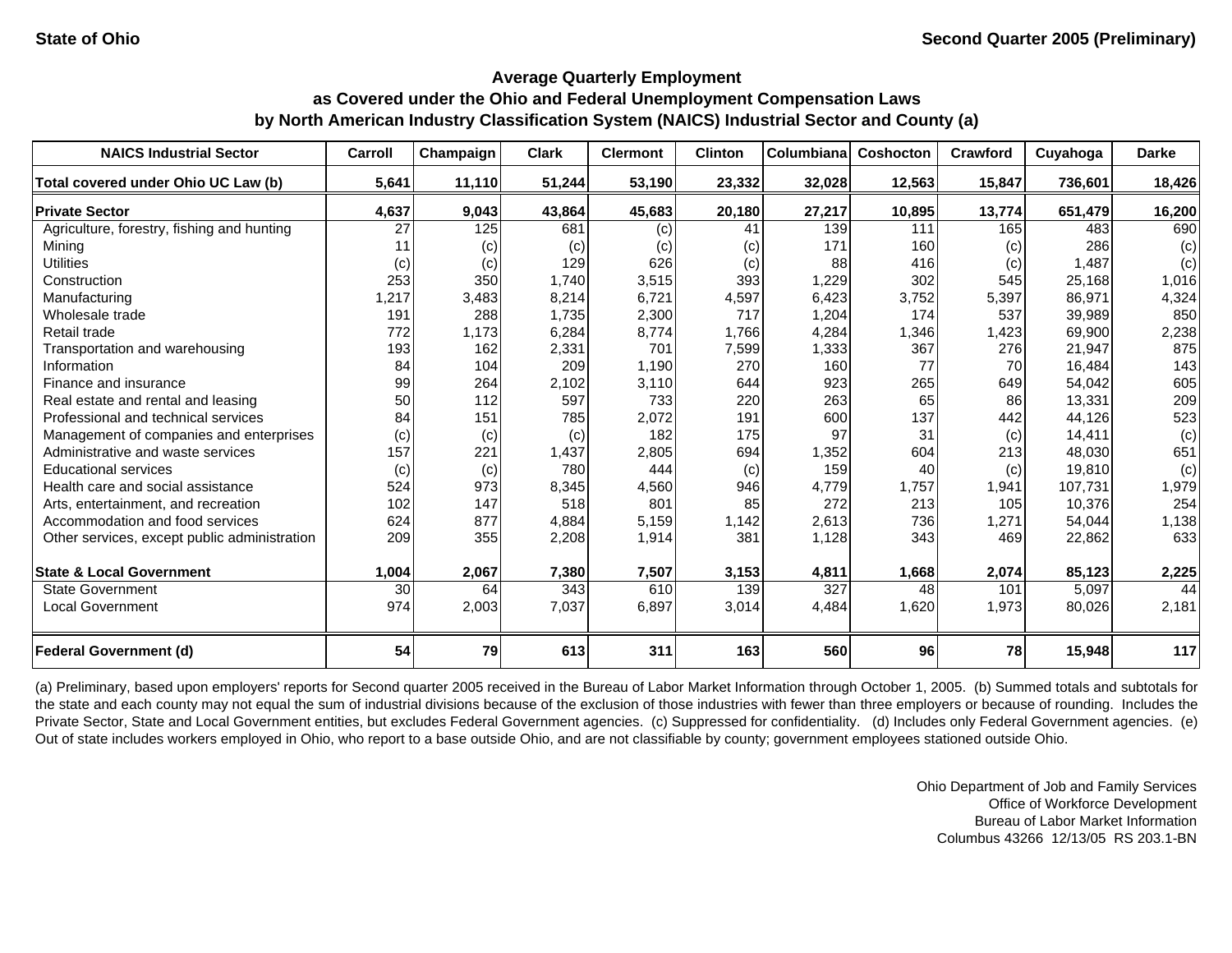| <b>NAICS Industrial Sector</b>               | <b>Defiance</b> | <b>Delaware</b> | Erie   | <b>Fairfield</b> | <b>Fayette</b> | <b>Franklin</b> | <b>Fulton</b> | Gallia | Geauga | <b>Greene</b> |
|----------------------------------------------|-----------------|-----------------|--------|------------------|----------------|-----------------|---------------|--------|--------|---------------|
| Total covered under Ohio UC Law (b)          | 17,040          | 61,856          | 40,097 | 37,206           | 11,034         | 669,949         | 21,417        | 12,597 | 35,543 | 53,226        |
| <b>Private Sector</b>                        | 14,977          | 54,678          | 34,641 | 29,103           | 9,462          | 570,216         | 19,029        | 10,614 | 31,533 | 43,976        |
| Agriculture, forestry, fishing and hunting   | 24              | 277             | 313    | 50               | 22             | 396             | 272           | 41     | 294    | 73            |
| Minina                                       | (c)             | 104             | 126    | 30               | (c)            | 195             | (c)           | (c)    | (c)    | (c)           |
| <b>Utilities</b>                             | (c)             | 126             | (c)    | 181              | (c)            | 2,407           | (c)           | 794    | (c)    | (c)           |
| Construction                                 | 484             | 3,455           | 1,285  | 2,287            | 323            | 27,918          | 1,020         | 767    | 2,483  | 2,173         |
| Manufacturing                                | 5,395           | 5,401           | 7.176  | 5,012            | 2,462          | 43,412          | 9,222         | 844    | 9.773  | 3,951         |
| Wholesale trade                              | 539             | 2,240           | 1,422  | 733              | 535            | 29,232          | 756           | 209    | 1,695  | 1,311         |
| Retail trade                                 | 2,450           | 9,744           | 4,925  | 5,053            | 1,933          | 78,351          | 1,926         | 1,867  | 3,789  | 8,679         |
| Transportation and warehousing               | 317             | 1,776           | 723    | 401              | 911            | 30,496          | 336           | 244    | 480    | 596           |
| Information                                  | 279             | 404             | 456    | 360              | 55             | 17,399          | 161           | 97     | 227    | 1,417         |
| Finance and insurance                        | 666             | 4,519           | 622    | 895              | 348            | 46,314          | 439           | 400    | 703    | 1,821         |
| Real estate and rental and leasing           | 89              | 838             | 333    | 467              | 167            | 12,618          | 135           | 84     | 208    | 435           |
| Professional and technical services          | 214             | 6,846           | 698    | 1,122            | 127            | 40,251          | 259           | 93     | 1,061  | 5,906         |
| Management of companies and enterprises      | 96              | 587             | 60     | 114              | (c)            | 16,778          | 114           | (c)    | 247    | 127           |
| Administrative and waste services            | 376             | 2,050           | 1,173  | 2,818            | 193            | 52,916          | 597           | 326    | 2,009  | 2,536         |
| <b>Educational services</b>                  | 222             | 1,222           | (c)    | 275              | (c)            | 9,675           | (c)           | (c)    | 632    | 1,777         |
| Health care and social assistance            | 1,771           | 3,716           | 4,532  | 3,399            | 981            | 73,613          | 1,786         | 3,052  | 3,421  | 5,154         |
| Arts, entertainment, and recreation          | 143             | 2,347           | 3,810  | 420              | 58             | 8,193           | 402           | 51     | 747    | 886           |
| Accommodation and food services              | 1,248           | 7,264           | 5,458  | 4,128            | 1,093          | 57,857          | 1,152         | 893    | 2,610  | 5,824         |
| Other services, except public administration | 643             | 1,763           | 1,166  | 1,358            | 231            | 22,194          | 403           | 346    | 1,083  | 1,179         |
| <b>State &amp; Local Government</b>          | 2,063           | 7,177           | 5,456  | 8,104            | 1,573          | 99,734          | 2,388         | 1,983  | 4,010  | 9,250         |
| <b>State Government</b>                      | 111             | 1,265           | 1,124  | 818              | 50             | 48,630          | 159           | (c)    | 199    | (c)           |
| <b>Local Government</b>                      | 1,952           | 5,912           | 4,332  | 7,286            | 1,523          | 51,104          | 2,229         | (c)    | 3,811  | (c)           |
| <b>Federal Government (d)</b>                | 112             | 246             | 214    | 254              | 62             | 11,524          | 98            | 97     | 137    | 11,580        |

(a) Preliminary, based upon employers' reports for Second quarter 2005 received in the Bureau of Labor Market Information through October 1, 2005. (b) Summed totals and subtotals for the state and each county may not equal the sum of industrial divisions because of the exclusion of those industries with fewer than three employers or because of rounding. Includes the Private Sector, State and Local Government entities, but excludes Federal Government agencies. (c) Suppressed for confidentiality. (d) Includes only Federal Government agencies. (e) Out of state includes workers employed in Ohio, who report to a base outside Ohio, and are not classifiable by county; government employees stationed outside Ohio.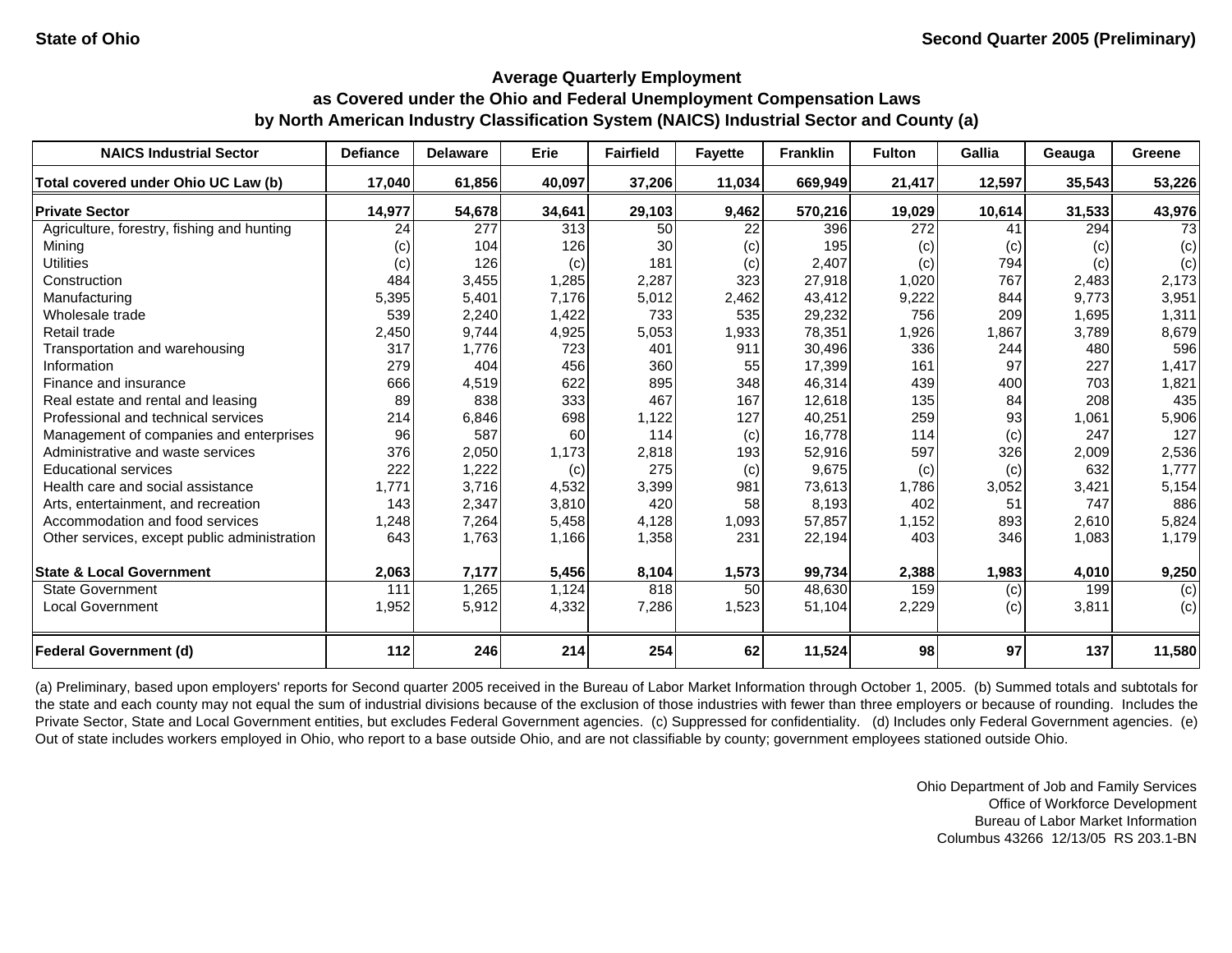| <b>NAICS Industrial Sector</b>               | <b>Guernsey</b> | <b>Hamilton</b> | <b>Hancock</b> | <b>Hardin</b> | <b>Harrison</b> | Henry  | <b>Highland</b> | <b>Hocking</b> | <b>Holmes</b> | <b>Huron</b> |
|----------------------------------------------|-----------------|-----------------|----------------|---------------|-----------------|--------|-----------------|----------------|---------------|--------------|
| Total covered under Ohio UC Law (b)          | 15,220          | 532,501         | 41,444         | 8,899         | 3,917           | 11,653 | 12,066          | 6,813          | 17,564        | 24,579       |
| <b>Private Sector</b>                        | 12,663          | 484,446         | 37,935         | 7,158         | 3,039           | 9,503  | 9,354           | 5,141          | 15,864        | 21,726       |
| Agriculture, forestry, fishing and hunting   | (c)             | 210             | (c)            | 55            | 49              | 72     | 24              | 36             | 196           | 555          |
| Mining                                       | 132             | 115             | (c)            | (c)           | 346             | (c)    | 105             | (c)            | 146           | (c)          |
| <b>Utilities</b>                             | 43              | 1,470           | 113            | 54            | (c)             | (c)    | 78              | (c)            | (c)           | (c)          |
| Construction                                 | 537             | 25,196          | 1,059          | 152           | 114             | 613    | 352             | 349            | 1,697         | 1,636        |
| Manufacturing                                | 2,817           | 60,593          | 11,754         | 2,356         | 694             | 3,788  | 3,025           | 1,142          | 6,244         | 8,435        |
| Wholesale trade                              | 335             | 27,888          | 1,227          | 234           | 132             | 278    | 248             | 125            | 611           | 703          |
| Retail trade                                 | 2,059           | 53,525          | 6,008          | 1,103         | 301             | 1,140  | 1,608           | 1,023          | 2,010         | 2,272        |
| Transportation and warehousing               | 514             | 13,176          | 1,670          | 141           | 76              | 545    | 191             | 111            | 507           | 998          |
| Information                                  | 136             | 10,776          | 413            | 75            | 21              | 118    | 423             | 46             | 80            | 300          |
| Finance and insurance                        | 274             | 23,926          | 702            | 211           | 52              | 284    | 442             | 185            | 350           | 506          |
| Real estate and rental and leasing           | 128             | 8,151           | 446            | 63            | (c)             | 65     | 92              | 119            | 57            | 193          |
| Professional and technical services          | 260             | 35,835          | 894            | 110           | 52              | 125    | 137             | 79             | 276           | 443          |
| Management of companies and enterprises      | (c)             | 26,163          | 455            | (c)           | (c)             | (c)    | (c)             | (c)            | 65            | 60           |
| Administrative and waste services            | 813             | 42,767          | 1,906          | 89            | 60              | 167    | 348             | 128            | 766           | 541          |
| <b>Educational services</b>                  | 65              | 10,863          | 868            | (c)           | (c)             | 43     | (c)             | 28             | (c)           | (c)          |
| Health care and social assistance            | 2,449           | 75,201          | 3,705          | 712           | 617             | 1,185  | 969             | 532            | 1,313         | 2,120        |
| Arts, entertainment, and recreation          | 84              | 8,688           | 297            | 90            | 81              | 22     | 19              | 110            | 115           | 235          |
| Accommodation and food services              | 1,516           | 41,407          | 3,779          | 809           | 258             | 643    | 977             | 750            | 1,164         | 1,729        |
| Other services, except public administration | 353             | 18,494          | 1,149          | 242           | 80              | 391    | 314             | 225            | 223           | 705          |
| <b>State &amp; Local Government</b>          | 2,557           | 48,054          | 3,508          | 1,741         | 878             | 2,150  | 2,712           | 1,673          | 1,700         | 2,853        |
| <b>State Government</b>                      | 774             | (c)             | 208            | 36            | 30              | 53     | 127             | 369            | 39            | 83           |
| <b>Local Government</b>                      | 1,783           | (c)             | 3,300          | 1,705         | 848             | 2,097  | 2,585           | 1,304          | 1,661         | 2,770        |
| <b>Federal Government (d)</b>                | 125             | 9,675           | 176            | 89            | 68              | 117    | 120             | 52             | 74            | 137          |

(a) Preliminary, based upon employers' reports for Second quarter 2005 received in the Bureau of Labor Market Information through October 1, 2005. (b) Summed totals and subtotals for the state and each county may not equal the sum of industrial divisions because of the exclusion of those industries with fewer than three employers or because of rounding. Includes the Private Sector, State and Local Government entities, but excludes Federal Government agencies. (c) Suppressed for confidentiality. (d) Includes only Federal Government agencies. (e) Out of state includes workers employed in Ohio, who report to a base outside Ohio, and are not classifiable by county; government employees stationed outside Ohio.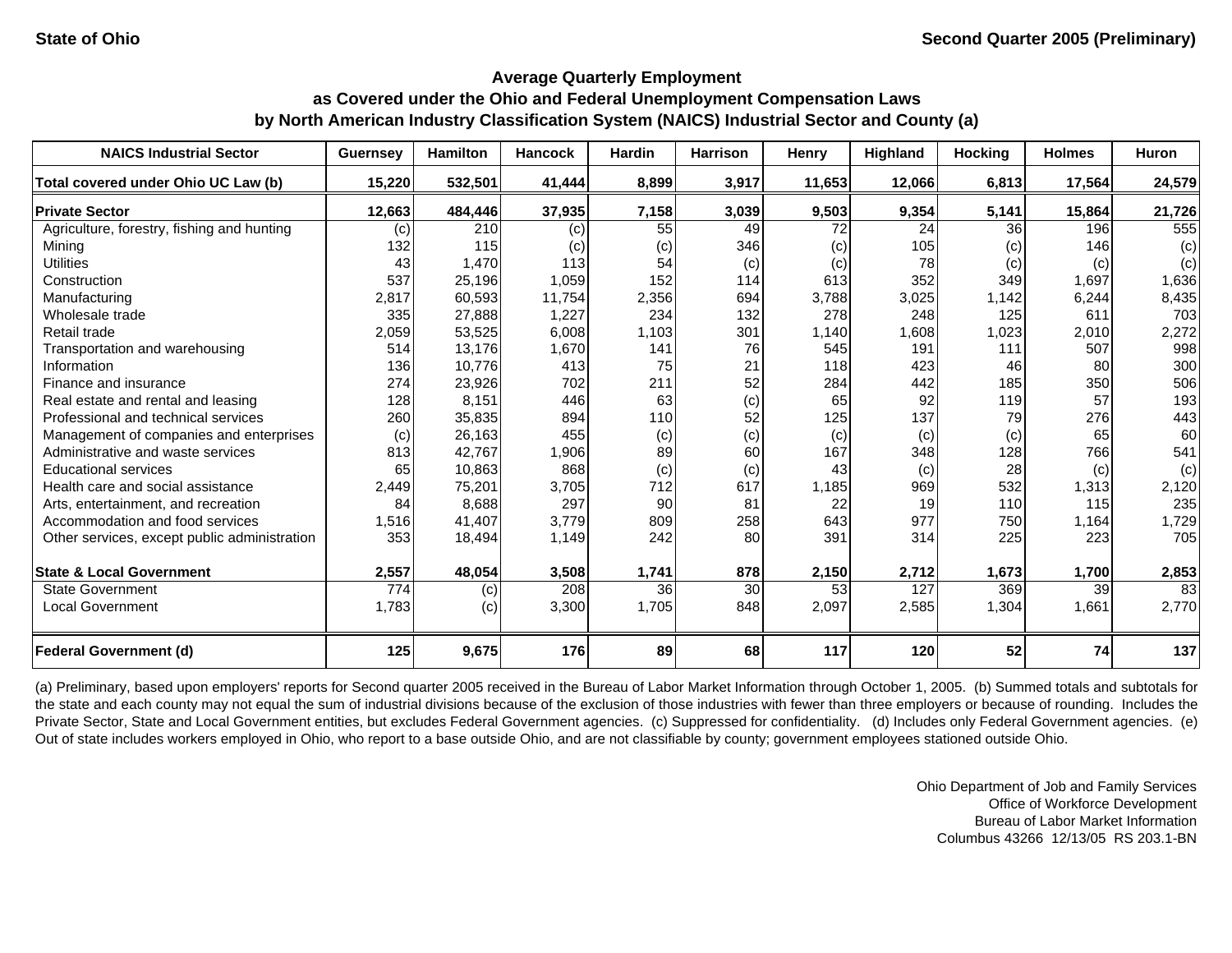| <b>NAICS Industrial Sector</b>               | <b>Jackson</b> | <b>Jefferson</b> | Knox            | Lake    | Lawrence | Licking | Logan  | Lorain  | Lucas   | <b>Madison</b> |
|----------------------------------------------|----------------|------------------|-----------------|---------|----------|---------|--------|---------|---------|----------------|
| Total covered under Ohio UC Law (b)          | 12,077         | 25,044           | 19,292          | 100,975 | 12,216   | 52,929  | 20,221 | 101,350 | 224,472 | 13,951         |
| <b>Private Sector</b>                        | 10,403         | 21,243           | 16,367          | 88,620  | 9,123    | 45,250  | 17,808 | 86,297  | 197,342 | 10,753         |
| Agriculture, forestry, fishing and hunting   | 88             | (c)              | 85              | 1,298   | (c)      | 539     | 64     | 914     | 544     | 88             |
| Minina                                       | 206            | 114              | 137             | 207     | (c)      | 90      | (c)    | (c)     | 99      | (c)            |
| <b>Utilities</b>                             | (c)            | 826              | 43 <sub>l</sub> | 653     | 115      | 208     | 37     | (c)     | 732     | (c)            |
| Construction                                 | 444            | 1,225            | 923             | 4,873   | 681      | 3,239   | 663    | 5,951   | 10,844  | 557            |
| Manufacturing                                | 4,289          | 2,841            | 4,619           | 21,591  | 580      | 8,136   | 5,799  | 21,363  | 26,770  | 2,929          |
| Wholesale trade                              | 173            | 672              | 336             | 4,378   | 170      | 1,171   | 365    | 2,832   | 9,448   | 476            |
| Retail trade                                 | 1,613          | 3,570            | 2,293           | 14,585  | 2,348    | 7,686   | 1,953  | 13,417  | 25,735  | 1,792          |
| Transportation and warehousing               | 109            | 461              | 155             | 903     | 731      | 1,619   | 1,418  | 1,876   | 7,939   | 893            |
| Information                                  | 106            | 662              | 323             | 805     | 91       | 557     | 108    | 1,331   | 3,079   | 54             |
| Finance and insurance                        | 357            | 449              | 409             | 2,101   | 345      | 2,219   | 353    | 2,082   | 6,757   | 178            |
| Real estate and rental and leasing           | 75             | 298              | 169             | 1,183   | 68       | 802     | 219    | 983     | 3,345   | 107            |
| Professional and technical services          | 164            | 497              | 275             | 3,610   | 242      | 1,432   | 692    | 2,035   | 9,098   | 531            |
| Management of companies and enterprises      | (c)            | (c)              | 82              | 1,244   | 82       | 1,330   | (c)    | 421     | 3,500   | 16             |
| Administrative and waste services            | 213            | 1,573            | 456             | 4,843   | 408      | 2,286   | 1,884  | 4,919   | 15,368  | 602            |
| <b>Educational services</b>                  | 34             | 568              | 1,192           | 1,481   | 46       | 1,091   | 53     | 2,233   | 3,906   | 62             |
| Health care and social assistance            | 1,122          | 4,280            | 2,359           | 10,681  | 1,681    | 5,380   | 1,925  | 12,190  | 38,087  | 1,135          |
| Arts, entertainment, and recreation          | 74             | 390              | 195             | 1,433   | 50       | 833     | 164    | 1,614   | 3,834   | 36             |
| Accommodation and food services              | 1,036          | 1,947            | 1,659           | 9,329   | 1,158    | 4,998   | 1,450  | 8,304   | 19,664  | 1,096          |
| Other services, except public administration | 240            | 840              | 656             | 3,423   | 314      | 1,634   | 614    | 3,414   | 8,595   | 197            |
| <b>State &amp; Local Government</b>          | 1,675          | 3,800            | 2,925           | 12,355  | 3,092    | 7,679   | 2,412  | 15,052  | 27,130  | 3,198          |
| <b>State Government</b>                      | 179            | 100              | (c)             | 143     | 353      | 950     | 93     | 1,289   | 7,682   | 1,350          |
| <b>Local Government</b>                      | 1,496          | 3,700            | (c)             | 12,212  | 2,739    | 6,729   | 2,319  | 13,763  | 19,448  | 1,848          |
| <b>Federal Government (d)</b>                | 73             | 236              | 115             | 455     | 150      | 504     | 145    | 1,145   | 2,027   | 84             |

(a) Preliminary, based upon employers' reports for Second quarter 2005 received in the Bureau of Labor Market Information through October 1, 2005. (b) Summed totals and subtotals for the state and each county may not equal the sum of industrial divisions because of the exclusion of those industries with fewer than three employers or because of rounding. Includes the Private Sector, State and Local Government entities, but excludes Federal Government agencies. (c) Suppressed for confidentiality. (d) Includes only Federal Government agencies. (e) Out of state includes workers employed in Ohio, who report to a base outside Ohio, and are not classifiable by county; government employees stationed outside Ohio.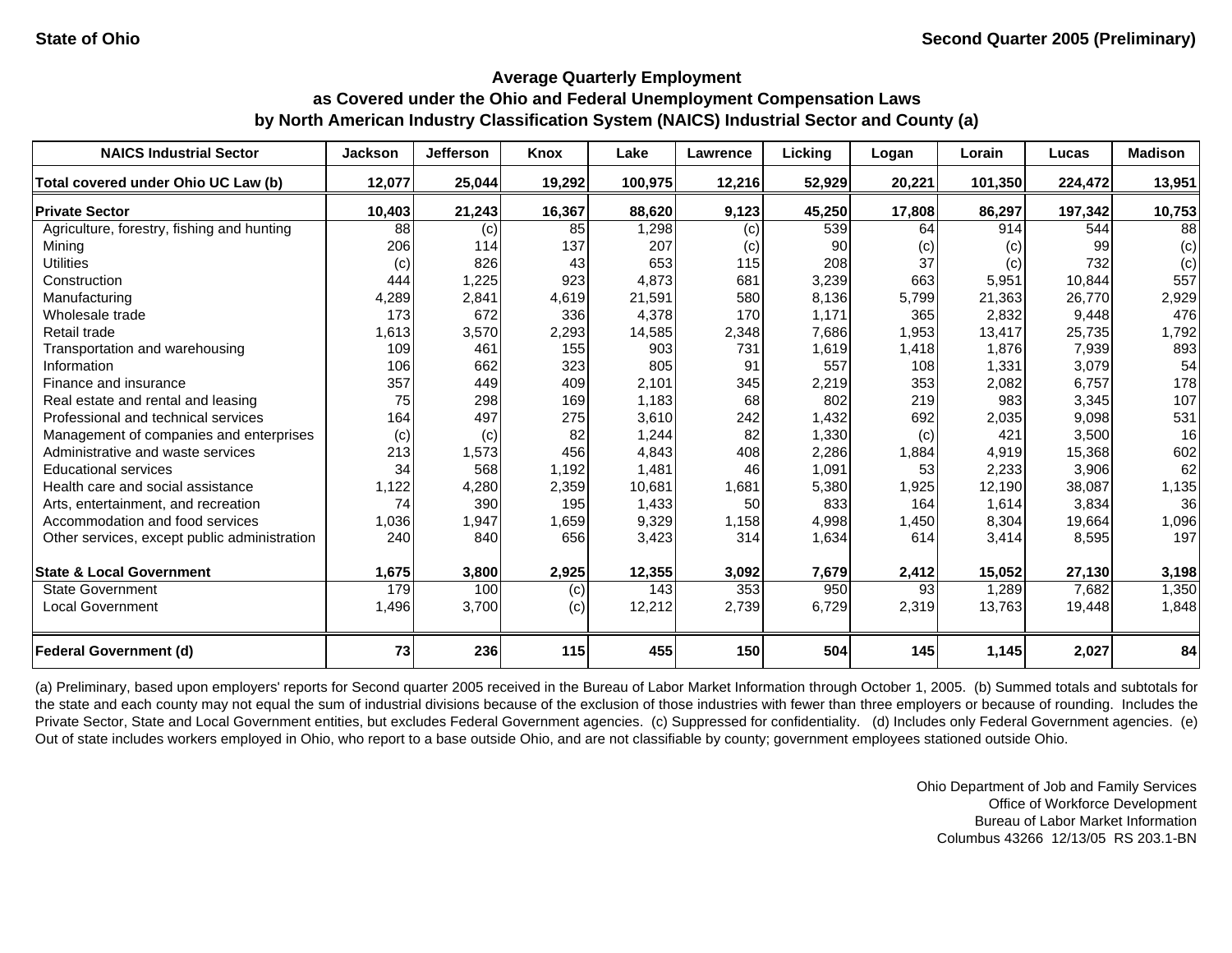| <b>NAICS Industrial Sector</b>               | <b>Mahoning</b> | <b>Marion</b> | <b>Medina</b> | <b>Meigs</b> | <b>Mercer</b> | Miami  | <b>Monroe</b> | Montgomery | Morgan | <b>Morrow</b>   |
|----------------------------------------------|-----------------|---------------|---------------|--------------|---------------|--------|---------------|------------|--------|-----------------|
| Total covered under Ohio UC Law (b)          | 105,790         | 27,617        | 59,600        | 3,600        | 17,042        | 41,186 | 3,187         | 277,198    | 2,788  | 6,113           |
| <b>Private Sector</b>                        | 92,161          | 21,744        | 52,505        | 2,520        | 14,309        | 36,196 | 2,266         | 246,989    | 2,068  | 4,420           |
| Agriculture, forestry, fishing and hunting   | 167             | 67            | 233           | 132          | 336           | 136    | 26            | 287        |        | 36              |
| Minina                                       | 236             | (c)           | (c)           | 142          | (c)           | 78     | 39            | (c)        | 40     | 31              |
| <b>Utilities</b>                             | 461             | (c)           | (c)           | 19           | (c)           | (c)    | (c)           | (c)        | (c)    | (c)             |
| Construction                                 | 5,666           | 836           | 4,133         | 242          | 932           | 1,924  | 212           | 10,792     | 146    | 401             |
| Manufacturing                                | 10,440          | 6,926         | 9,838         | 126          | 4,776         | 10,245 | 328           | 41,089     | 343    | 1,294           |
| Wholesale trade                              | 4,623           | 545           | 3,103         | 36           | 595           | 1,794  | 54            | 10,090     | 71     | 96              |
| Retail trade                                 | 14,857          | 2,970         | 7,791         | 605          | 2,110         | 5,995  | 355           | 28,633     | 368    | 764             |
| Transportation and warehousing               | 3,216           | 627           | 2,756         | 44           | 975           | 796    | 125           | 9,213      |        | 45              |
| Information                                  | 2,000           | (c)           | 570           | (c)          | 155           | 375    | (c)           | 9,237      | 33     | 19              |
| Finance and insurance                        | 3,245           | 512           | 1,203         | 158          | 599           | 999    | 419           | 10,640     | 107    | 92              |
| Real estate and rental and leasing           | 1,203           | 415           | 606           | 12           | 134           | 413    | 8             | 3,608      | 6      | 34              |
| Professional and technical services          | 2,896           | 677           | 2,072         | 55           | 233           | 711    | 39            | 14,165     | 54     | 70              |
| Management of companies and enterprises      | 882             | 117           | 2,548         | (c)          | 17            | (c)    | (c)           | 5,561      | (c)    | (c)             |
| Administrative and waste services            | 6,688           | 943           | 3,542         | 47           | 301           | 2,262  | 156           | 18,715     | 27     | 86              |
| <b>Educational services</b>                  | 1,465           | 105           | 449           | (c)          | 70            | 186    | 30            | 5,825      | (c)    | (c)             |
| Health care and social assistance            | 19,038          | 2,990         | 5,632         | 437          | 996           | 4,368  | 163           | 42,126     | 313    | 786             |
| Arts, entertainment, and recreation          | 1,025           | 214           | 1,397         | 14           | 212           | 348    | 21            | 2,858      | (c)    | 87              |
| Accommodation and food services              | 9,952           | 1,987         | 4,997         | 345          | 1,175         | 3,409  | 158           | 23,832     | 167    | 451             |
| Other services, except public administration | 4,102           | 777           | 1,553         | 72           | 672           | 1,310  | 100           | 9,345      | 93     | 81              |
| <b>State &amp; Local Government</b>          | 13,629          | 5,873         | 7,094         | 1,079        | 2,733         | 4,991  | 921           | 30,209     | 721    | 1,692           |
| <b>State Government</b>                      | 3,390           | 1,520         | 171           | 43           | 145           | 123    | 38            | 1,766      | 64     | $\overline{76}$ |
| <b>Local Government</b>                      | 10,239          | 4,353         | 6,923         | 1,036        | 2,588         | 4,868  | 883           | 28,443     | 657    | 1,616           |
| <b>Federal Government (d)</b>                | 1,338           | 153           | 374           | 79           | 106           | 225    | 52            | 5,413      | 39     | 58              |

(a) Preliminary, based upon employers' reports for Second quarter 2005 received in the Bureau of Labor Market Information through October 1, 2005. (b) Summed totals and subtotals for the state and each county may not equal the sum of industrial divisions because of the exclusion of those industries with fewer than three employers or because of rounding. Includes the Private Sector, State and Local Government entities, but excludes Federal Government agencies. (c) Suppressed for confidentiality. (d) Includes only Federal Government agencies. (e) Out of state includes workers employed in Ohio, who report to a base outside Ohio, and are not classifiable by county; government employees stationed outside Ohio.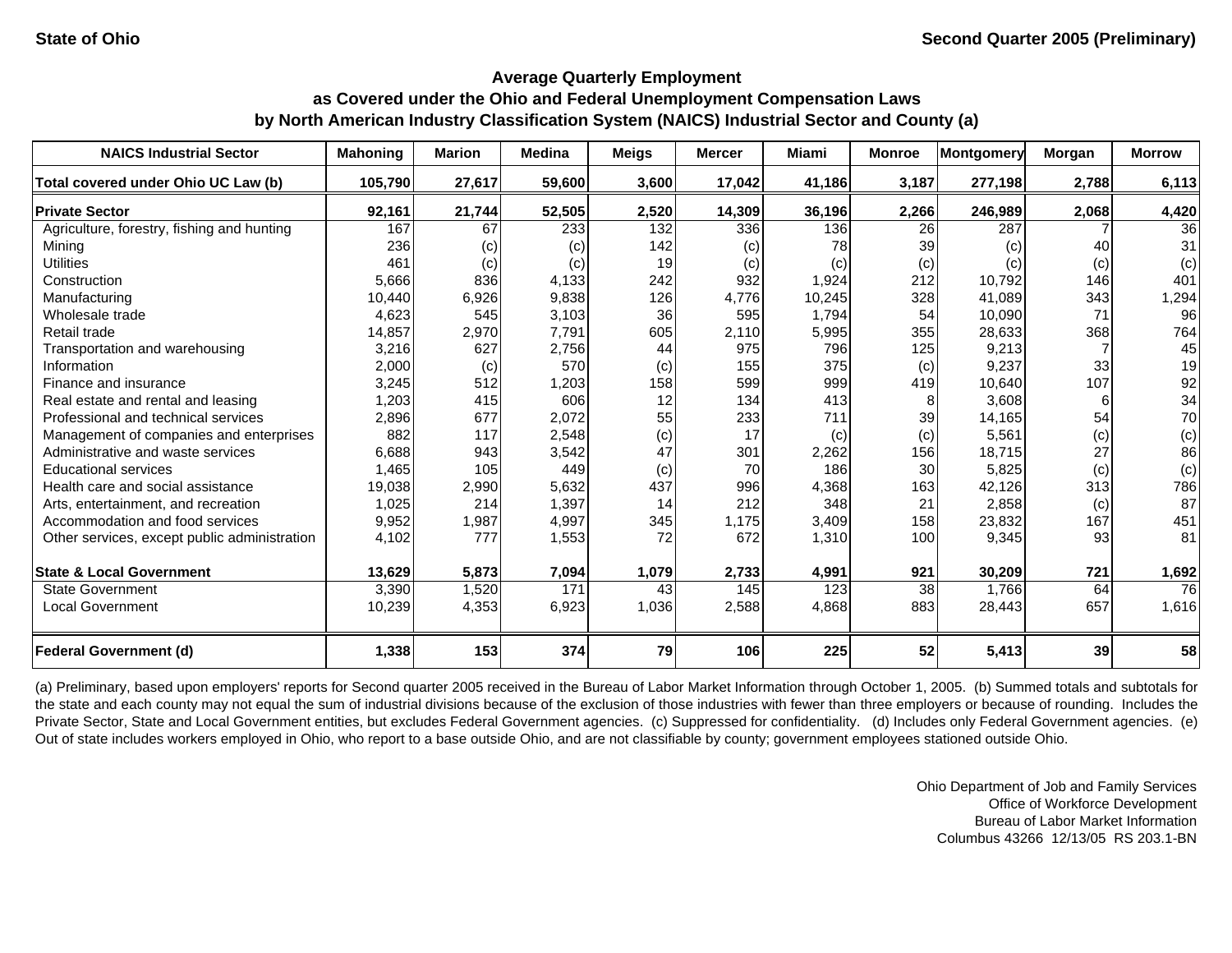| <b>NAICS Industrial Sector</b>               | <b>Muskingum</b> | <b>Noble</b> | <b>Ottawa</b> | Paulding | Perry | Pickaway | <b>Pike</b> | Portage | <b>Preble</b> | Putnam |
|----------------------------------------------|------------------|--------------|---------------|----------|-------|----------|-------------|---------|---------------|--------|
| Total covered under Ohio UC Law (b)          | 36,243           | 3,372        | 14,716        | 5,265    | 6,489 | 14,792   | 9,772       | 53,609  | 11,372        | 11,097 |
| <b>Private Sector</b>                        | 30,899           | 2,258        | 12,453        | 4,033    | 4,617 | 10,305   | 7,988       | 41,818  | 9,389         | 9,226  |
| Agriculture, forestry, fishing and hunting   | 25               | (c)          | 138           | 269      | 23    | 114      | 54          | 204     | 85            | 150    |
| Mining                                       | 271              | 124          | 138           | (c)      | 223   | (c)      | (c)         | 388     | (c)           | (c)    |
| <b>Utilities</b>                             | 193              | 12           | (c)           | (c)      | 30    | (c)      | (c)         |         | (c)           | (c)    |
| Construction                                 | 1,358            | 117          | 592           | 137      | 593   | 771      | 530         | 2,396   | 473           | 1,040  |
| Manufacturing                                | 5,971            | 543          | 2,474         | 1,526    | 1,168 | 2,508    | 3,591       | 12,236  | 3,416         | 2,793  |
| Wholesale trade                              | 1,246            | 94           | 327           | 190      | 76    | 353      | 105         | 2,458   | 404           | 278    |
| Retail trade                                 | 6,376            | 346          | 1,761         | 492      | 692   | ,693     | 990         | 5,896   | 1,478         | 1,271  |
| Transportation and warehousing               | 588              | 63           | 391           | 125      | 64    | 136      | 130         | 1,029   | 209           | 250    |
| Information                                  | 326              | 13           | 90            | 22       | 34    | 74       | 52          | 412     | 55            | 62     |
| Finance and insurance                        | 882              | 64           | 385           | 95       | 219   | 316      | 188         | 782     | 201           | 353    |
| Real estate and rental and leasing           | 301              | (c)          | 202           | 38       | 40    | 132      | 94          | 494     | 86            | 41     |
| Professional and technical services          | 485              | 26           | 187           | 147      | 111   | 423      | 137         | 1,391   | 182           | 134    |
| Management of companies and enterprises      | 124              | (c)          | (c)           | (c)      | (c)   | 85       | (c)         | 599     | (c)           | (c)    |
| Administrative and waste services            | 788              | (c)          | 186           | 46       | 70    | 305      | 137         | 1,460   | 434           | 260    |
| <b>Educational services</b>                  | 620              | (c)          | (c)           | (c)      | (c)   |          | 26          | 682     | (c)           | 148    |
| Health care and social assistance            | 6,306            | 537          | 1,386         | 422      | 635   | 1,728    | 1,002       | 3,399   | 1,091         | 1,042  |
| Arts, entertainment, and recreation          | 371              | (c)          | 756           | (c)      | 41    | 259      | 27          | 1,377   | 85            | 121    |
| Accommodation and food services              | 3,320            | 207          | 2,078         | 297      | 391   | 1,033    | 663         | 4,809   | 811           | 849    |
| Other services, except public administration | 1,349            | 48           | 490           | 127      | 155   | 325      | 153         | 1,797   | 293           | 414    |
| <b>State &amp; Local Government</b>          | 5,344            | 1,114        | 2,263         | 1,232    | 1,872 | 4,487    | 1,784       | 11,792  | 1,982         | 1,870  |
| <b>State Government</b>                      | 433              | (c)          | 200           | 29       | 46    | 1,491    | 84          | (c)     | 178           | 52     |
| <b>Local Government</b>                      | 4,911            | (c)          | 2,063         | 1,203    | 1,826 | 2,996    | 1,700       | (c)     | 1,804         | 1,818  |
| <b>Federal Government (d)</b>                | 289              | 27           | 162           | 51       | 77    | 89       | 72          | 294     | 95            | 87     |

(a) Preliminary, based upon employers' reports for Second quarter 2005 received in the Bureau of Labor Market Information through October 1, 2005. (b) Summed totals and subtotals for the state and each county may not equal the sum of industrial divisions because of the exclusion of those industries with fewer than three employers or because of rounding. Includes the Private Sector, State and Local Government entities, but excludes Federal Government agencies. (c) Suppressed for confidentiality. (d) Includes only Federal Government agencies. (e) Out of state includes workers employed in Ohio, who report to a base outside Ohio, and are not classifiable by county; government employees stationed outside Ohio.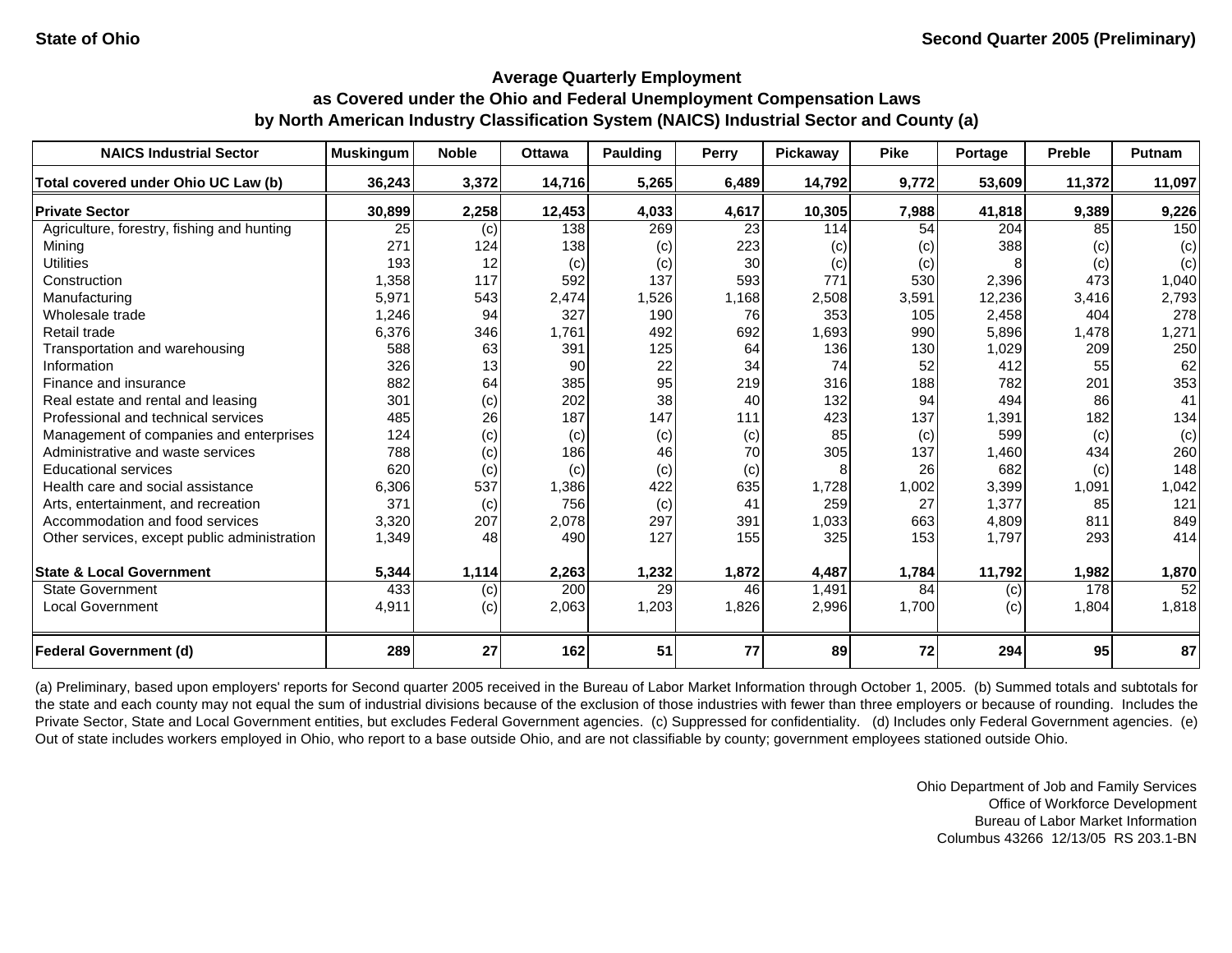| <b>NAICS Industrial Sector</b>               | <b>Richland</b> | <b>Ross</b> | <b>Sandusky</b> | <b>Scioto</b> | Seneca | <b>Shelby</b> | <b>Stark</b> | <b>Summit</b> | <b>Trumbull</b> | <b>Tuscarawas</b> |
|----------------------------------------------|-----------------|-------------|-----------------|---------------|--------|---------------|--------------|---------------|-----------------|-------------------|
| Total covered under Ohio UC Law (b)          | 57,685          | 26,128      | 26,656          | 24,213        | 21,867 | 30,477        | 166,271      | 269,188       | 84,267          | 36,129            |
| <b>Private Sector</b>                        | 49,284          | 21,093      | 23,151          | 19,055        | 18,974 | 27,647        | 147,637      | 240,469       | 74,255          | 31,516            |
| Agriculture, forestry, fishing and hunting   | 136             | 97          | 170             | 73            | 116    | 50            | 241          | 221           | 52              | 229               |
| Mining                                       | 24              | 21          | (c)             | 18            | 125    | (c)           | 331          | 79            | 84              | 423               |
| Utilities                                    | 155             | 184         | 14              | 112           | 115    | (c)           | 618          | 2,243         | 139             | 64                |
| Construction                                 | 2,363           | 981         | 1,047           | 1,042         | 1,069  | 1,426         | 8,895        | 11,249        | 3,067           | 1,533             |
| Manufacturing                                | 13,721          | 4,324       | 8,793           | 2,327         | 5,106  | 13,908        | 30,004       | 37,267        | 21,657          | 8,095             |
| Wholesale trade                              | 2,117           | 609         | 659             | 332           | 623    | 1,865         | 7,177        | 14,069        | 2,623           | 1,457             |
| Retail trade                                 | 7,405           | 3,791       | 3,021           | 3,026         | 2,149  | 2,432         | 21,821       | 32,996        | 11,619          | 4,610             |
| Transportation and warehousing               | 1,166           | 483         | 307             | 478           | 403    | 801           | 2,804        | 8,199         | 2,885           | 912               |
| Information                                  | 1,082           | 496         | 277             | 244           | 244    | 223           | 2,029        | 3,954         | 526             | 479               |
| Finance and insurance                        | 1,249           | 577         | 542             | 533           | 748    | 320           | 5,733        | 9,763         | 1.877           | 786               |
| Real estate and rental and leasing           | 472             | 180         | 298             | 196           | (c)    | 182           | 1,674        | 3,127         | 1.113           | 324               |
| Professional and technical services          | 1,010           | 344         | 354             | 387           | 381    | 301           | 4,878        | 11,196        | 1,914           | 770               |
| Management of companies and enterprises      | 129             | 232         | 118             | 63            | (c)    | (c)           | 837          | 13,095        | 613             | 166               |
| Administrative and waste services            | 3,161           | 957         | 1,290           | 1,077         | 933    | 1,670         | 9,112        | 18,006        | 4,645           | 1,392             |
| <b>Educational services</b>                  | 455             | 129         | (c)             | 201           | 999    | (c)           | 2,890        | 3,604         | 748             | 182               |
| Health care and social assistance            | 7,186           | 4,062       | 2,824           | 5,931         | 2,719  | 1,847         | 25,219       | 36,466        | 10,329          | 4,604             |
| Arts, entertainment, and recreation          | 566             | 262         | 432             | 106           | 204    | 80            | 2,077        | 3,869         | 1,173           | 457               |
| Accommodation and food services              | 4,881           | 2,737       | 1,874           | 2,421         | 1,837  | 1,553         | 14,749       | 22,286        | 6,894           | 3,680             |
| Other services, except public administration | 2,008           | 628         | 897             | 488           | 815    | 684           | 6,549        | 8,780         | 2,298           | 1,354             |
| <b>State &amp; Local Government</b>          | 8,401           | 5,035       | 3,505           | 5,158         | 2,894  | 2,830         | 18,634       | 28,719        | 10,012          | 4,613             |
| <b>State Government</b>                      | 1.710           | 1,722       | 249             | 1,735         | (c)    | 317           | 1,377        | 4,658         | 880             | 466               |
| <b>Local Government</b>                      | 6,691           | 3,313       | 3,256           | 3,423         | (c)    | 2,513         | 17,257       | 24,061        | 9,132           | 4,147             |
| <b>Federal Government (d)</b>                | 626             | 1,386       | 119             | 178           | 137    | 95            | 1,109        | 2,422         | 476             | 214               |

(a) Preliminary, based upon employers' reports for Second quarter 2005 received in the Bureau of Labor Market Information through October 1, 2005. (b) Summed totals and subtotals for the state and each county may not equal the sum of industrial divisions because of the exclusion of those industries with fewer than three employers or because of rounding. Includes the Private Sector, State and Local Government entities, but excludes Federal Government agencies. (c) Suppressed for confidentiality. (d) Includes only Federal Government agencies. (e) Out of state includes workers employed in Ohio, who report to a base outside Ohio, and are not classifiable by county; government employees stationed outside Ohio.